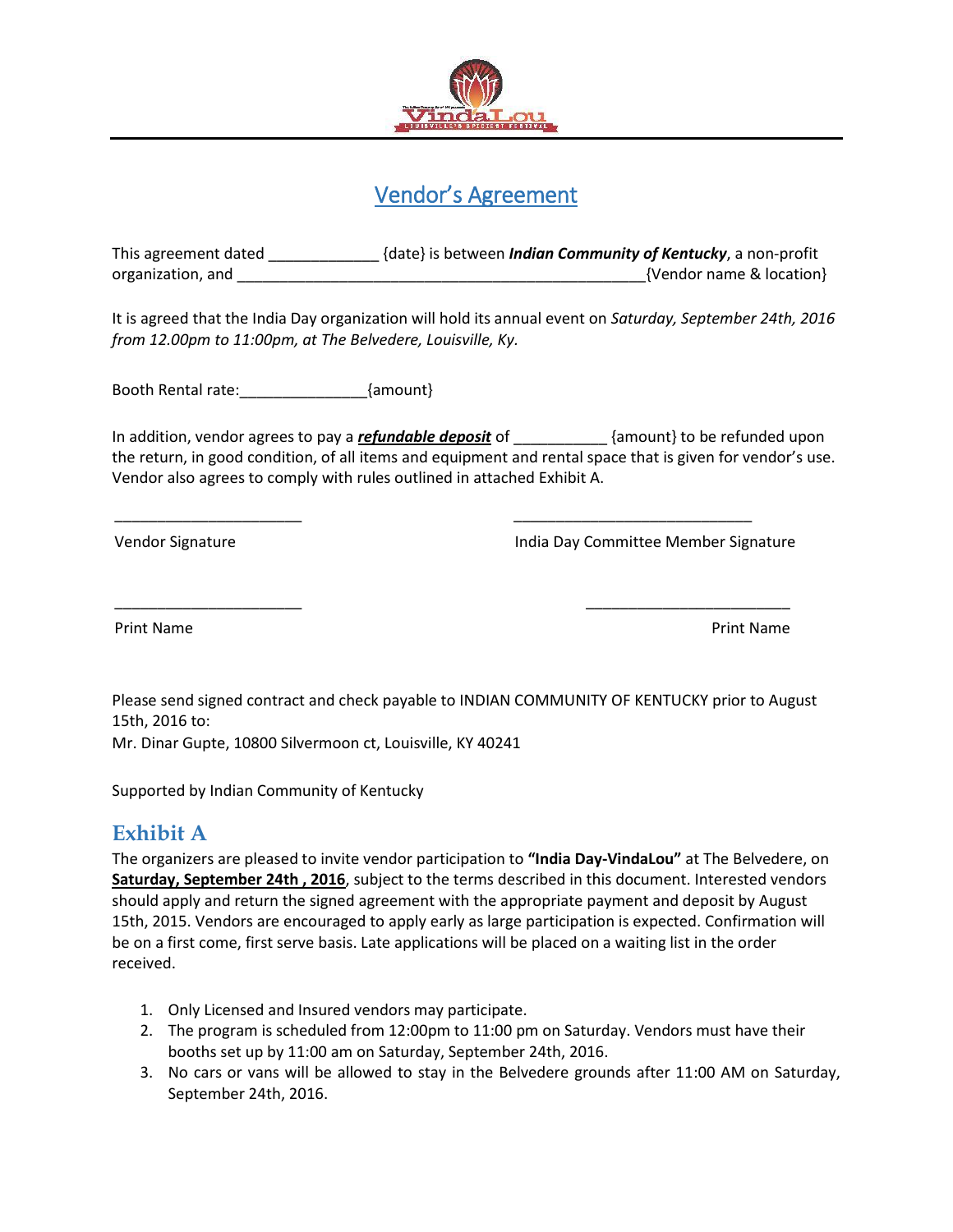

- 4. Vendors may not close their operation before the closing time. The committee must approve any exception in advance.
- 5. Vendors are responsible for their own goods.
- 6. Vendors must remain in their booths at all times during normal operation hours.
- 7. Vendors may not expand their working space beyond the space rented. Some exception will be made to keep items behind the booth.
- 8. If a vendor chooses to leave any equipment overnight, they may do so at their own risk. There will be a 24 hour security guard. However, India Day will not be responsible for any lost items.
- 9. Vendors are responsible for decorating their booths and displaying their merchandise in a professional manner in their assigned space. Vendor is responsible to provide, and install, the booth's name.
- 10. Service: At least 2 to3 order takers shall be employed per booth to insure the shortest waiting time for customers.
- 11. To ensure refund of deposit, the booth area must be returned in the same condition as at the time of possession. All borrowed items/equipment, must be returned undamaged and in good working condition.
- 12. It is mandatory for all food vendors to use the floor covering that will be provided by the committee to avoid damage to the floors.
- 13. All food served should be clearly marked and separated to indicate vegetarian and non-vegetarian dishes.
- 14. Food Vendors must submit a menu, including prices, of items to India Day VindaLou committee with their contract. India Day organizers reserve the right to approve/alter these menus and prices.
- 15. Vendors are responsible for making and installing menu display cards for all food items. Vendors are prohibited from removing, replacing, covering, or altering these menu cards.
- 16. Prices and Sales: All items should be moderately priced and clearly marked.
- 17. Displays: Photographs of items are encouraged. The main ingredients used in preparing food items must also be displayed for customers.
- 18. Vendors will not sell Alcoholic drinks, Food, Ice Cream or any items unapproved by India Day committee.
- 19. Vendors will not sell any soft drink beverages including water during the event. This will be sold by local schools as a fund-raiser.
- 20. Cooking with open fire, outside the tent or canopy, is permitted. No open fire cooking is permitted under the tent or canopy.
- 21. Only one electrical outlet [15Amp] will be provided.
- 22. Hygiene and Storage: Kitchen and serving personnel should wear clean white aprons. Food handlers must wear gloves at all times. Food should be served using serving utensils. All State and County regulations must be observed. Only Licensed and Insured food vendors may participate.
- 23. Additional tables may be rented at a cost of \$25 per table.
- 24. India Day reserves the first right to refuse participation by any vendor based on criteria set by the India Day committee.
- 25. India Day **is not** responsible for natural calamity, such as rain, or any mechanical malfunction, including electrical failure.
- 26. Food vendors are required to carry minimum one million in liability insurance as a primary.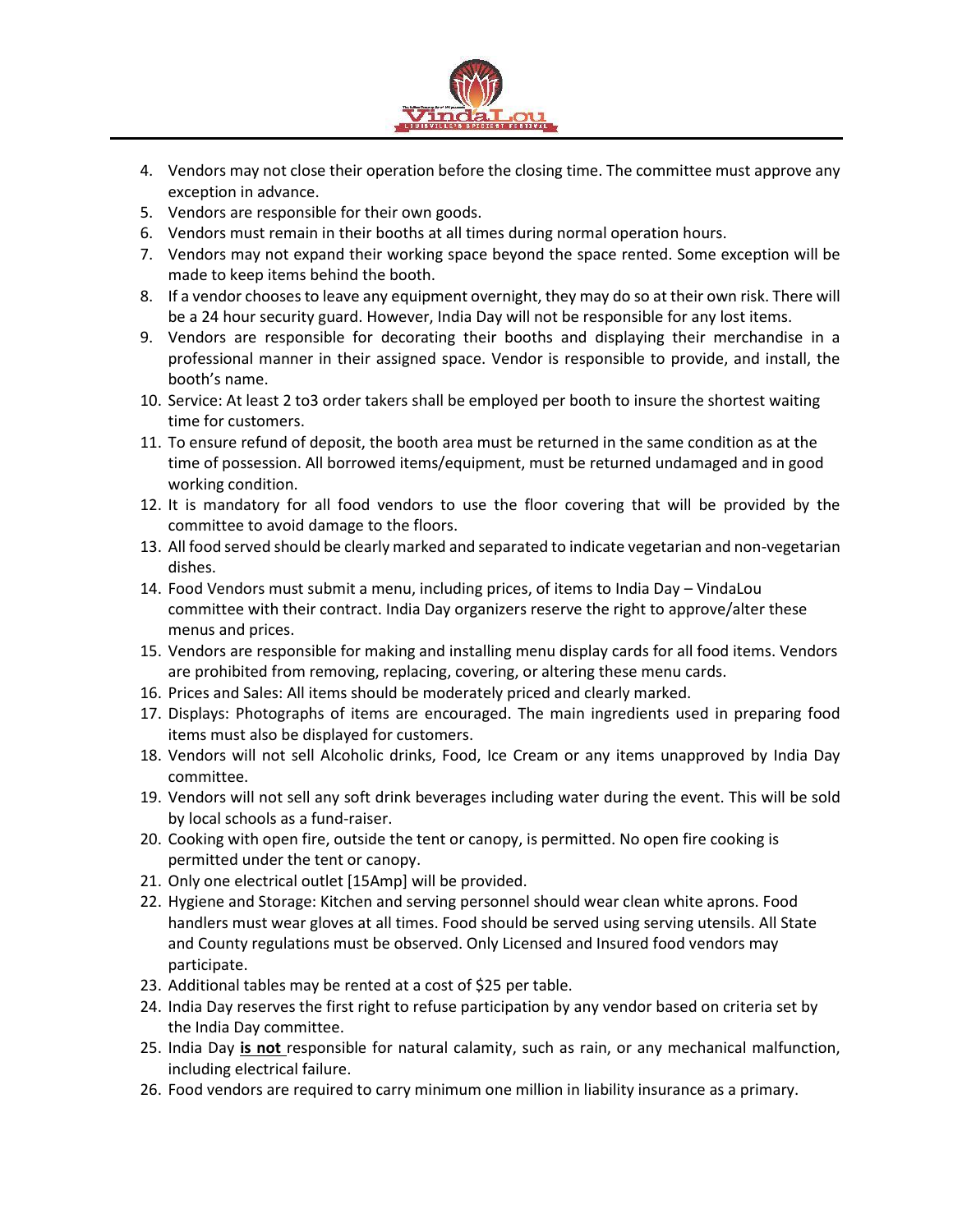

- 27. Vendor agrees to indemnify and hold harmless, India Day, its agents, and employees from, and against, all claims, damages and losses and all expenses, including attorney's fees in cases where it will be necessary to file action:
	- a. Arising out of performance of the work herein which is one for bodily injury, illness, death, or for property damage including loss of use
	- b. Caused in whole, or in part, by vendor's negligent acts or failure to act, or that of his agents, employees, contractors, subcontractors, or anyone employed by them for whose act the vendor may be liable.

Full payment of refundable deposit and fees (in two separate checks) are due upon signing of this contract. Vendors are encouraged to apply early as we expect a large participation. In the event of inclement weather, India Day reserves the right to cancel the event without reimbursement of fees.

Vendor Signature **Date** 

\_\_\_\_\_\_\_\_\_\_\_\_\_\_\_\_\_\_\_\_\_\_\_\_\_\_\_\_\_\_ Print Name and contact telephone

\_\_\_\_\_\_\_\_\_\_\_\_\_\_\_\_\_\_\_\_\_\_\_\_\_ \_\_\_\_\_\_\_\_\_\_

# **Exhibit B**

### **Belvedere/Riverfront Plaza Weight Restrictions and Facility Specifications:**

Location: The Belvedere/Riverfront Plaza is located on Main Street between 4<sup>th</sup> and 6<sup>th</sup> Streets. It is divided into three segments: West Plaza, East Plaza and the Belvedere Overlook.

**Amenities:** The Belvedere is a public gathering space uniquely situated in the heart of Main Street with spectacular views of the Humana Building, the downtown skyline and the Ohio River. It is conveniently located adjacent to the Kentucky Center, the Galt House and via an elevated pedestrian walkway, the Muhammad Ali Center as well as parking garages. The West Plaza features a large lawn area and shady tree grove. The East Plaza features a large fountain and shady pavilions. The Overlook, a flat paver covered area, features views of the river along with statues of Louisville Founder George Rogers Clark and of the enslaved York of the Lewis and Clark Expedition as well as a pedestrian connection to the Wharf, Belle of Louisville, Riverwalk and Waterfront Park. All areas are connected via a large promenade.

**Weight Restrictions & Facility Specifications:** The Belvedere Plaza has been reviewed for loading by structural engineers. The following restrictions are based on a thorough review of site conditions and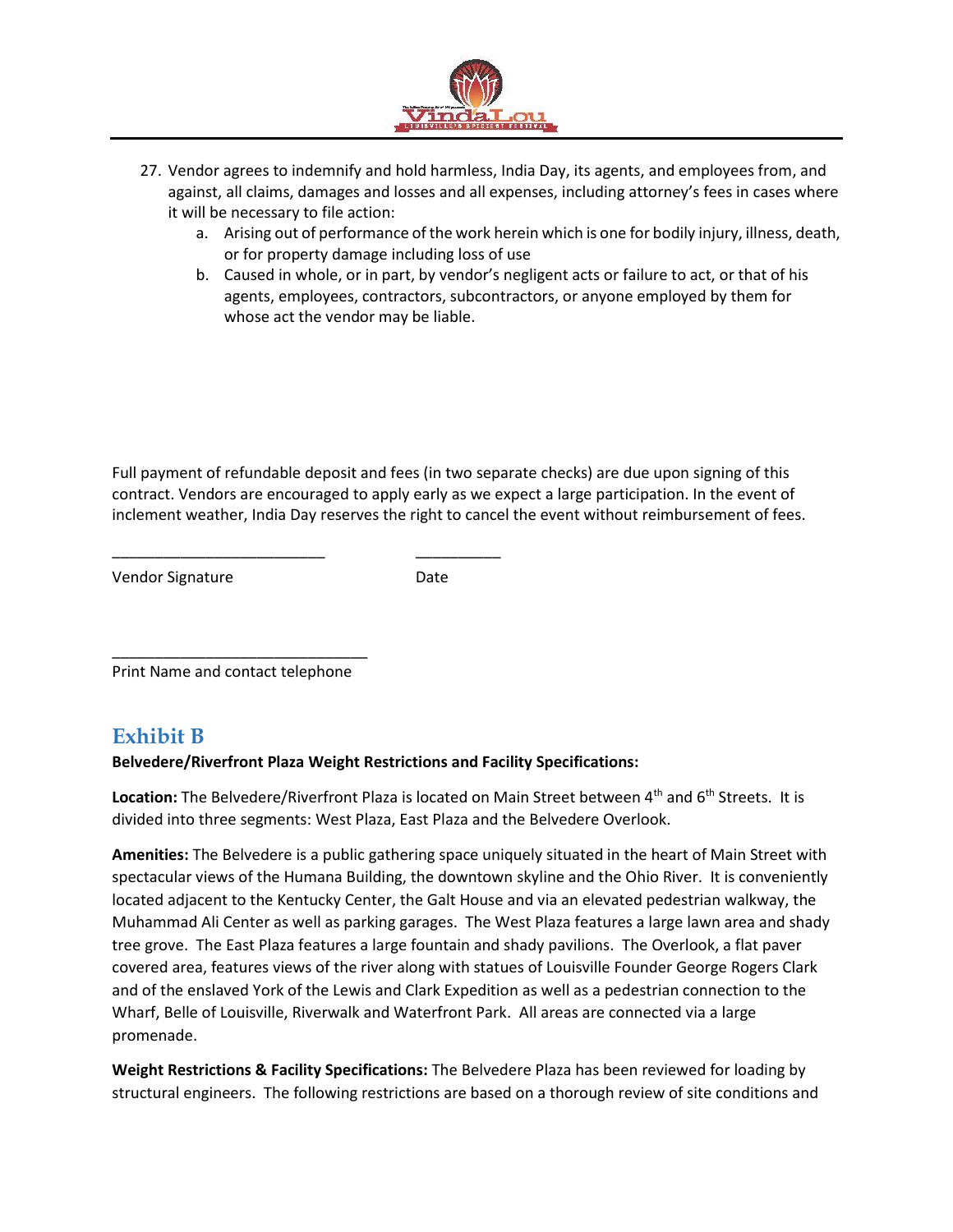

the as built drawings for the site. **Event Producers are required to read, understand and adhere to the weight restrictions outlined as follows**. Any and all additional equipment, supporting materials and portable infrastructure brought to the Belvedere for the purpose of servicing an event are the responsibility of the event producer. The transportation and removal of any and all additional equipment , supporting materials and portable infrastructure is the responsibility of the event producer. The Event Producer is responsible for damages and verifying that weight limits are not exceeded.

The Plaza was reviewed for vehicle axle loading and the weight restriction is controlled by the bending capacity of the slab. The following restrictions are for the plaza for vehicle loading:

- 1. Maximum vehicle axle weight is 8,000 pounds.
- 2. Minimum axle spacing is 12 feet. Examples of the axle spacing are below:
	- a. This is the minimum spacing between the front and rear axle of a vehicle.
	- b. This is the minimum spacing between the rear axle of a vehicle and a trailer axle.
	- c. This is the minimum spacing between the rear axle of a vehicle and the front axle of an adjacent vehicle.

3. This is roughly equivalent to a loaded Ford F-350 class pick truck. Ford's truck specification for a 2016 F-350 (single axle – SRW) lists a maximum rear gross axle rating of 7,180 pounds. Therefore, only single axle pickup trucks will be will be allowed on the Belvedere.

4. Utility trailers may be pulled by a single axle pickup truck assembly that meets the maximum vehicle/trailer axle weight of 8,000 pounds and minimum axle spacing of 12 feet.

#### *Skid Steer Loaders*

The Plaza was reviewed for Skid Steer Loaders and the weight restriction is controlled by the bending capacity of the slab. Skid steer loaders were researched for sizes and weights for the review. The following restrictions for skid steer loaders (based on Bobcat models): sqrt2 Maximum weight in a skid steer bucket is 3,000 pounds.

I Maximum skid steer operating weight of 6,400 pounds. The operating weight is the weight of the skid steer, full tank of gas, empty bucket, and one operator. This is equivalent to a Bobcat Skid Steer Loader S570. Track type skid steer vehicles will not be allowed. Only pneumatic tire type vehicles are permissible.

the skid steer operating rate should be distributed at approximately 70% to the rear axle and 30% to the front axle to meet the Bobcat specifications.

sqrt2 Therefore, a fully loaded skid steer should weigh no more than 9,400 pounds.

**D** Spacing between front and back axles should be approximately 3.5 feet or more.

### *Forklifts*

The Plaza was reviewed for forklifts and the weight restriction is controlled by the bending capacity of the slab. Forklift trucks were research for sizes and weights for the review. The following restrictions are recommended for the plaza for forklift loaders (based on Caterpillar models):